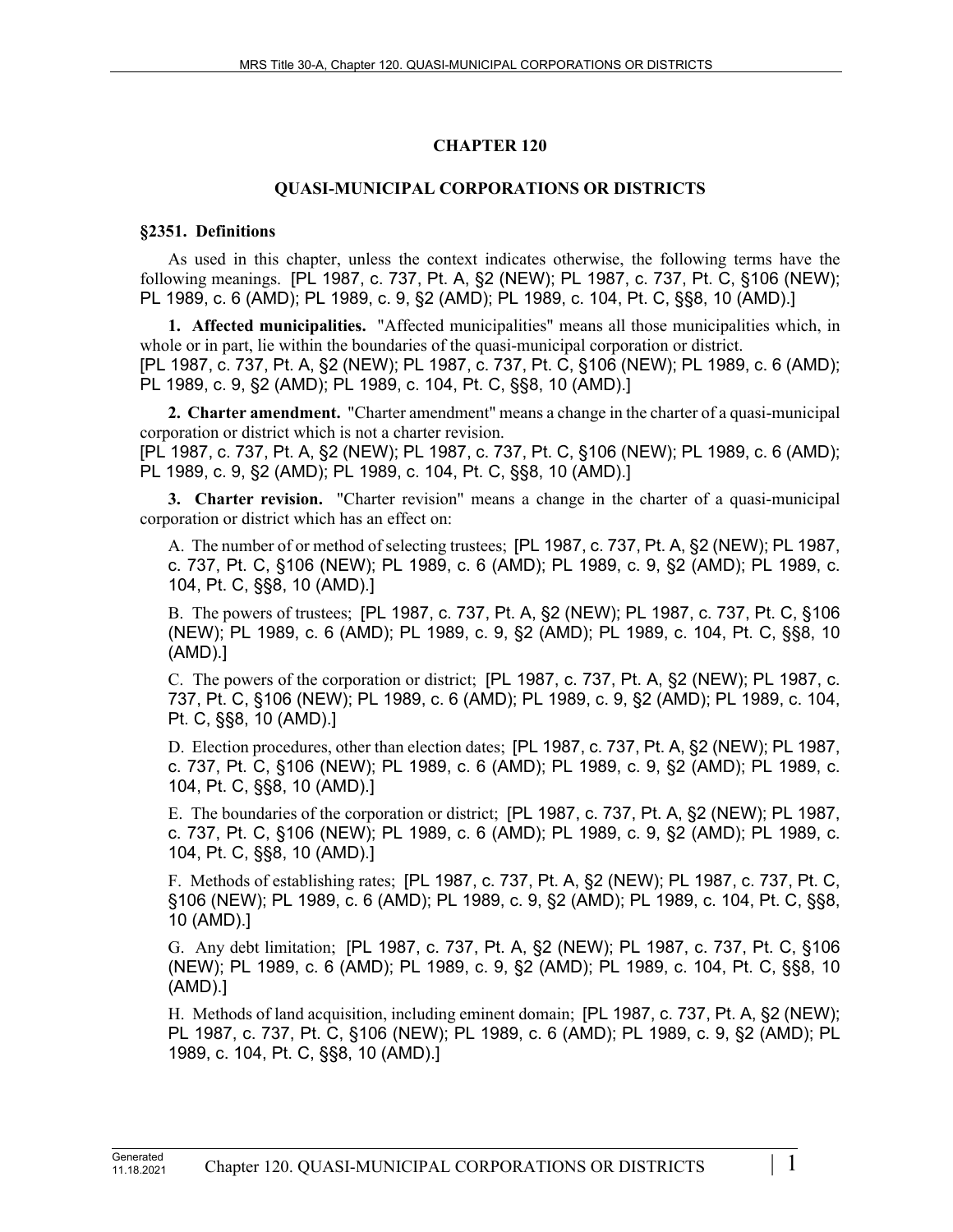I. Amount of spending without voter approval; or [PL 1987, c. 737, Pt. A, §2 (NEW); PL 1987, c. 737, Pt. C, §106 (NEW); PL 1989, c. 6 (AMD); PL 1989, c. 9, §2 (AMD); PL 1989, c. 104, Pt. C, §§8, 10 (AMD).]

J. Liens. [PL 1987, c. 737, Pt. A, §2 (NEW); PL 1987, c. 737, Pt. C, §106 (NEW); PL 1989, c. 6 (AMD); PL 1989, c. 9, §2 (AMD); PL 1989, c. 104, Pt. C, §§8, 10 (AMD).]

[PL 1987, c. 737, Pt. A, §2 (NEW); PL 1987, c. 737, Pt. C, §106 (NEW); PL 1989, c. 6 (AMD); PL 1989, c. 9, §2 (AMD); PL 1989, c. 104, Pt. C, §§8, 10 (AMD).]

**4. Quasi-municipal corporation or district.** "Quasi-municipal corporation or district" means any governmental unit that includes a portion of a municipality, a single municipality or several municipalities and which is created by law to deliver public services but which is not a general purpose governmental unit. Quasi-municipal corporation or district does not include School Administrative Districts or hospital districts.

[PL 1987, c. 737, Pt. A, §2 (NEW); PL 1987, c. 737, Pt. C, §106 (NEW); PL 1989, c. 6 (AMD); PL 1989, c. 9, §2 (AMD); PL 1989, c. 104, Pt. C, §§8, 10 (AMD).]

**5. Quasi-municipal corporation or district voters.** "Quasi-municipal corporation or district voters" means the voters who reside within the boundaries of the quasi-municipal corporation or district.

[PL 1987, c. 737, Pt. A, §2 (NEW); PL 1987, c. 737, Pt. C, §106 (NEW); PL 1989, c. 6 (AMD); PL 1989, c. 9, §2 (AMD); PL 1989, c. 104, Pt. C, §§8, 10 (AMD).]

### SECTION HISTORY

PL 1987, c. 737, §§A2,C106 (NEW). PL 1989, c. 6 (AMD). PL 1989, c. 9, §2 (AMD). PL 1989, c. 104, §§C8,10 (AMD).

### **§2352. Charter amendments**

If, after the board of trustees of the quasi-municipal corporation or district holds a public hearing on the proposed amendment, the board unanimously votes in favor of an amendment to the charter of the quasi-municipal corporation or district, the board shall submit that amendment to the joint standing committee of the Legislature having jurisdiction over utilities to be included in the annual omnibus legislation as provided in section 2355. The amendment is effective upon the effective date of the omnibus legislation. [PL 1987, c. 737, Pt. A, §2 (NEW); PL 1987, c. 737, Pt. C, §106 (NEW); PL 1989, c. 6 (AMD); PL 1989, c. 9, §2 (AMD); PL 1989, c. 104, Pt. C, §§8, 10 (AMD).]

## SECTION HISTORY

PL 1987, c. 737, §§A2,C106 (NEW). PL 1989, c. 6 (AMD). PL 1989, c. 9, §2 (AMD). PL 1989, c. 104, §§C8,10 (AMD).

## **§2353. Charter revisions**

**1. Board of trustees and municipal legislative bodies.** If, after the board of trustees of the quasimunicipal corporation or district holds a public hearing on the proposed revision, a majority of the board and a majority of each municipal legislative body of the affected municipalities vote in favor of a revision of the charter of the quasi-municipal corporation or district, the proposed revision shall be submitted to the quasi-municipal corporation or district voters in each affected municipality according to the procedures in section 2354. If the charter revision passes, the trustees of the quasi-municipal corporation or district shall submit that change to the joint standing committee of the Legislature having jurisdiction over utilities to be included in the annual omnibus legislation as provided in section 2355. The revision is effective upon the effective date of the omnibus legislation.

[PL 1987, c. 737, Pt. A, §2 (NEW); PL 1987, c. 737, Pt. C, §106 (NEW); PL 1989, c. 6 (AMD); PL 1989, c. 9, §2 (AMD); PL 1989, c. 104, Pt. C, §§8, 10 (AMD).]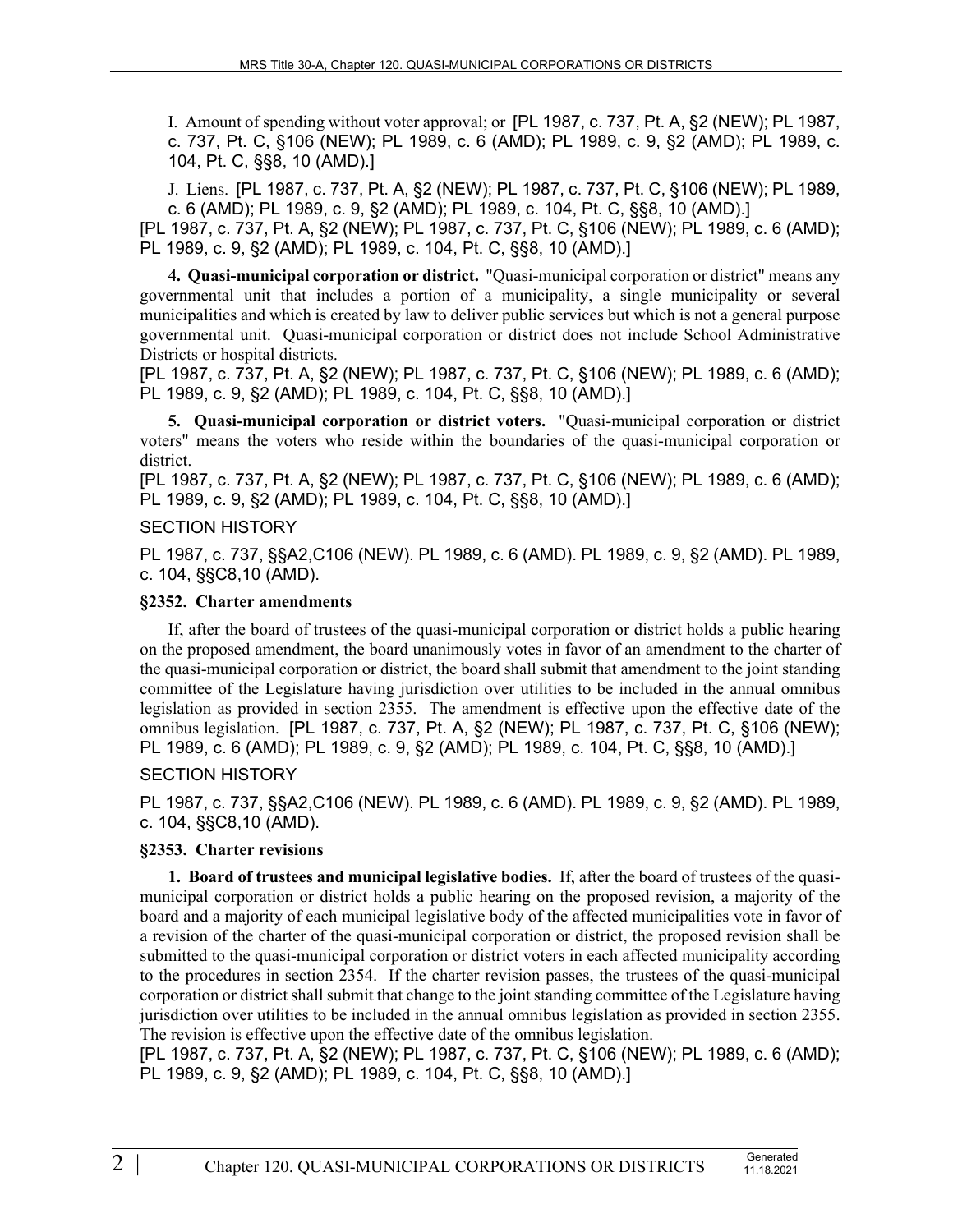**2. Alternative method, initiated petition.** On the written petition of a number of voters equal to at least 20% of the total number of the votes cast in the affected municipalities in the last gubernatorial election, but in no case less than 10 voters, the proposed revision shall be submitted to the quasimunicipal corporation or district voters in each affected municipality according to the procedures in section 2354. If the charter revision passes, the trustees of the quasi-municipal corporation or district shall submit that change to the joint standing committee of the Legislature having jurisdiction over utilities to be included in the annual omnibus legislation as provided in section 2355. The revision is effective upon the effective date of the omnibus legislation.

[PL 1987, c. 737, Pt. A, §2 (NEW); PL 1987, c. 737, Pt. C, §106 (NEW); PL 1989, c. 6 (AMD); PL 1989, c. 9, §2 (AMD); PL 1989, c. 104, Pt. C, §§8, 10 (AMD).]

## SECTION HISTORY

PL 1987, c. 737, §§A2,C106 (NEW). PL 1989, c. 6 (AMD). PL 1989, c. 9, §2 (AMD). PL 1989, c. 104, §§C8,10 (AMD).

## **§2354. Procedure for referenda on charter changes**

**1. Board of trustees of quasi-municipal corporation or district.** When a referendum on a charter revision is required under section 2353, the board of trustees of the quasi-municipal corporation or district shall initiate a corporation or district referendum and place before the voters the specific charter revision which has been proposed by the board or the petitioners.

[PL 1987, c. 737, Pt. A, §2 (NEW); PL 1987, c. 737, Pt. C, §106 (NEW); PL 1989, c. 6 (AMD); PL 1989, c. 9, §2 (AMD); PL 1989, c. 104, Pt. C, §§8, 10 (AMD).]

**2. Method of calling a corporation or district referendum.** A corporation or district referendum shall be initiated by a warrant prepared and signed by a majority of the board of trustees. The warrant shall be countersigned by the municipal officers in each municipality where the warrants are posted.

A. The warrant shall direct the municipal officers of the affected municipalities to call a referendum on a date and time determined by the board of trustees. A warrant shall be prepared and distributed at least 30 days before the referendum.

(1) The warrant shall be directed to a resident of one of the affected municipalities by name ordering the resident to notify the municipal officers of each of the affected municipalities to call a town meeting or municipal election on the date specified by the board of trustees. No other date may be used. The person who serves the warrant shall make a return on the warrant stating the manner of service and the time when it was given.

(2) The warrant shall be served on the municipal clerk of each of the affected municipalities by delivering an attested copy of the warrant in hand within 3 days of the date of the warrant. The municipal clerk, on receipt of the warrant, shall immediately notify the municipal officers within the municipality. The municipal officers shall forthwith meet, countersign and have the warrant posted.

(3) The warrants and other notices for the referendum shall be in the same manner as provided in Title 21‑A. [PL 1987, c. 737, Pt. A, §2 (NEW); PL 1987, c. 737, Pt. C, §106 (NEW); PL 1989, c. 6 (AMD); PL 1989, c. 9, §2 (AMD); PL 1989, c. 104, Pt. C, §§8, 10 (AMD).]

B. The warrant shall set forth the articles to be acted on in each municipal referendum. The articles shall have the following form.

"Shall the charter of the quasi-municipal corporation or district of be revised to (insert summary of revision)?

 Yes No " [PL 1987, c. 737, Pt. A, §2 (NEW); PL 1987, c. 737, Pt. C, §106 (NEW); PL 1989, c. 6 (AMD); PL 1989, c. 9, §2 (AMD); PL 1989, c. 104, Pt. C, §§8, 10 (AMD).]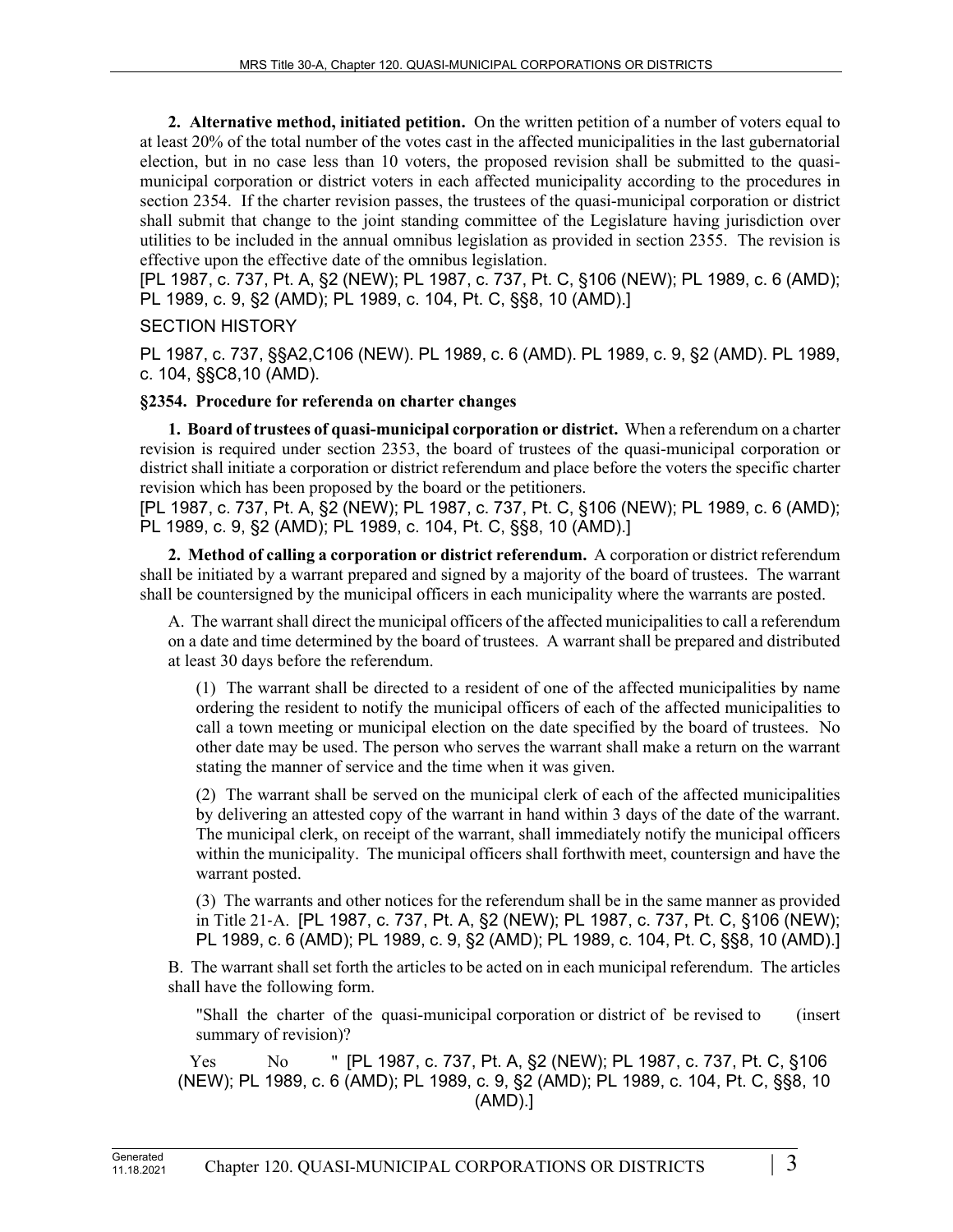[PL 1987, c. 737, Pt. A, §2 (NEW); PL 1987, c. 737, Pt. C, §106 (NEW); PL 1989, c. 6 (AMD); PL 1989, c. 9, §2 (AMD); PL 1989, c. 104, Pt. C, §§8, 10 (AMD).]

**3. Referendum procedures.** The following procedures apply to a corporation or district referendum.

A. The board of trustees shall prepare and furnish the required number of ballots for carrying out the referendum as posted, including absentee ballots. It shall prepare and furnish all other materials necessary to fulfill the requirements for voting procedures. [PL 1987, c. 737, Pt. A, §2 (NEW); PL 1987, c. 737, Pt. C, §106 (NEW); PL 1989, c. 6 (AMD); PL 1989, c. 9, §2 (AMD); PL 1989, c. 104, Pt. C, §§8, 10 (AMD).]

B. Voting shall be held and conducted as follows.

(1) The voting at referenda held in towns shall be held and conducted in accordance with sections 2524 and 2528 to 2532, even though the town has not accepted the provisions of sections 2528 and 2529. The facsimile signature of the clerk under section 2528, subsection 6, paragraph F, shall be that of the chairman of the board of trustees. If a corporation or district referendum is called to be held simultaneously with any statewide election, the voting in towns shall be held and conducted in accordance with Title 21‑A, except that the duties of the Secretary of State shall be performed by the board. The absentee voting procedure of Title 21‑A shall be used, except that the duties of the Secretary of State shall be performed by the board.

(2) The voting at referenda in cities shall be held and conducted in accordance with Title 21‑A, including the absentee voting procedure, except that the duties of the Secretary of State shall be performed by the board of trustees. [PL 1987, c. 737, Pt. A, §2 (NEW); PL 1987, c. 737, Pt. C, §106 (NEW); PL 1989, c. 6 (AMD); PL 1989, c. 9, §2 (AMD); PL 1989, c. 104, Pt. C, §§8, 10 (AMD).]

C. The return and counting of votes shall be as follows.

(1) The municipal clerk shall, within 24 hours of the determination of the results of the vote in the municipality, certify and send to the board of trustees the total number of votes cast in the affirmative and in the negative on the article.

(2) As soon as all of the results from all of the municipalities have been returned to the board of trustees, the board shall meet and compute the total number of votes cast in all of the affected municipalities in the affirmative and in the negative on the article.

(3) If the board of trustees determines that there were more votes cast in the affirmative than in the negative on the article, it shall declare that the article has passed.

(4) If the board of trustees determines that the total number of votes cast on the article in the affirmative is equal to or less than those cast in the negative, it shall declare that the article has not passed.

(5) The board of trustees shall enter its declaration and computations in its records and send certified copies of it to the clerk of each affected municipality. [PL 1987, c. 737, Pt. A, §2 (NEW); PL 1987, c. 737, Pt. C, §106 (NEW); PL 1989, c. 6 (AMD); PL 1989, c. 9, §2 (AMD); PL 1989, c. 104, Pt. C, §§8, 10 (AMD).]

[PL 1987, c. 737, Pt. A, §2 (NEW); PL 1987, c. 737, Pt. C, §106 (NEW); PL 1989, c. 6 (AMD); PL 1989, c. 9, §2 (AMD); PL 1989, c. 104, Pt. C, §§8, 10 (AMD).]

**4. Reconsideration.** The procedure to reconsider votes taken at a corporation or district referendum shall be as follows.

A. The board of trustees shall, within 60 days, initiate a new corporation or district referendum to reconsider the vote of the previous referendum if, within 7 days of the first referendum, at least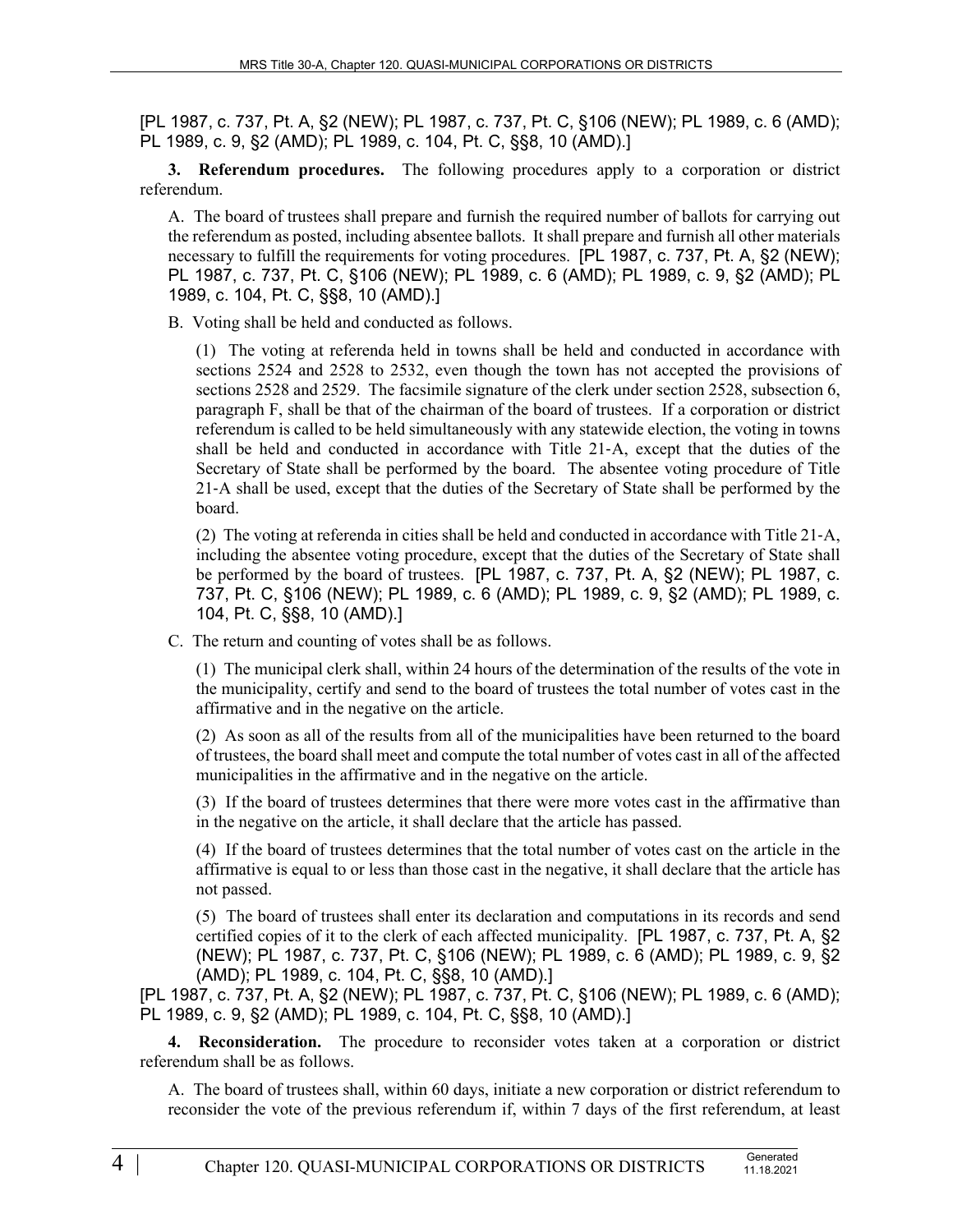10% of the number of voters voting for the gubernatorial candidates in the last gubernatorial election in the affected municipalities petition to reconsider a prior corporation or district referendum vote. [PL 1987, c. 737, Pt. A, §2 (NEW); PL 1987, c. 737, Pt. C, §106 (NEW); PL 1989, c. 6 (AMD); PL 1989, c. 9, §2 (AMD); PL 1989, c. 104, Pt. C, §§8, 10 (AMD).]

B. A reconsideration referendum is not valid unless the number of persons voting in that referendum is at least equal to the number who voted in the prior corporation or district referendum. [PL 1987, c. 737, Pt. A, §2 (NEW); PL 1987, c. 737, Pt. C, §106 (NEW); PL 1989, c. 6 (AMD); PL 1989, c. 9, §2 (AMD); PL 1989, c. 104, Pt. C, §§8, 10 (AMD).]

C. If the margin of the vote being reconsidered was between 10% and 25%, the petitioners shall post a bond with the petition equal to the actual and reasonable costs of the new referendum. If the margin of the vote being reconsidered exceeded 25%, the petitioners shall post an additional bond equal to the actual and reasonable costs which may be incurred as a result of the delay of an authorization or approval granted in the prior corporation or district referendum. If the petitioners are successful, the bonds shall be canceled. [PL 1987, c. 737, Pt. A, §2 (NEW); PL 1987, c. 737, Pt. C, §106 (NEW); PL 1989, c. 6 (AMD); PL 1989, c. 9, §2 (AMD); PL 1989, c. 104, Pt. C, §§8, 10 (AMD).]

[PL 1987, c. 737, Pt. A, §2 (NEW); PL 1987, c. 737, Pt. C, §106 (NEW); PL 1989, c. 6 (AMD); PL 1989, c. 9, §2 (AMD); PL 1989, c. 104, Pt. C, §§8, 10 (AMD).]

**5. Recount.** Upon written application of 10% of the persons, or 100 persons, whichever is less, whose names were checked on the voting lists at any quasi-municipal corporation or district referendum held under this chapter, a recount must be granted. The time limits, rules and all other matters applying to candidates under section 2531-B apply equally to applicants for recount.

[PL 2011, c. 255, §2 (AMD).]

## SECTION HISTORY

PL 1987, c. 737, Pt. A, §2 (NEW). PL 1987, c. 737, Pt. C, §106 (NEW). PL 1989, c. 6 (AMD). PL 1989, c. 9, §2 (AMD). PL 1989, c. 104, Pt. C, §§8, 10 (AMD). PL 1993, c. 608, §5 (AMD). PL 2011, c. 255, §2 (AMD).

## **§2355. Annual omnibus legislation**

The joint standing committee of the Legislature having jurisdiction over utilities shall report each year an omnibus bill including amendments to and revisions of the charters of quasi-municipal corporations or districts which have been submitted to the committee as provided in this chapter. [PL 1987, c. 737, Pt. A, §2 (NEW); PL 1987, c. 737, Pt. C, §106 (NEW); PL 1989, c. 6 (AMD); PL 1989, c. 9, §2 (AMD); PL 1989, c. 104, Pt. C, §§8, 10 (AMD).]

## SECTION HISTORY

PL 1987, c. 737, §§A2,C106 (NEW). PL 1989, c. 6 (AMD). PL 1989, c. 9, §2 (AMD). PL 1989, c. 104, §§C8,10 (AMD).

## **§2356. General provisions**

**1. Other legislation not precluded.** This chapter does not preclude the introduction of any legislation concerning quasi-municipal corporation or district charter amendments or revisions. [PL 1987, c. 737, Pt. A, §2 (NEW); PL 1987, c. 737, Pt. C, §106 (NEW); PL 1989, c. 6 (AMD); PL 1989, c. 9, §2 (AMD); PL 1989, c. 104, Pt. C, §§8, 10 (AMD).]

**2. Effect of contrary charter provisions.** Any portion of the charter of any quasi-municipal corporation or district which is contrary to this chapter has no effect.

[PL 1987, c. 737, Pt. A, §2 (NEW); PL 1987, c. 737, Pt. C, §106 (NEW); PL 1989, c. 6 (AMD); PL 1989, c. 9, §2 (AMD); PL 1989, c. 104, Pt. C, §§8, 10 (AMD).]